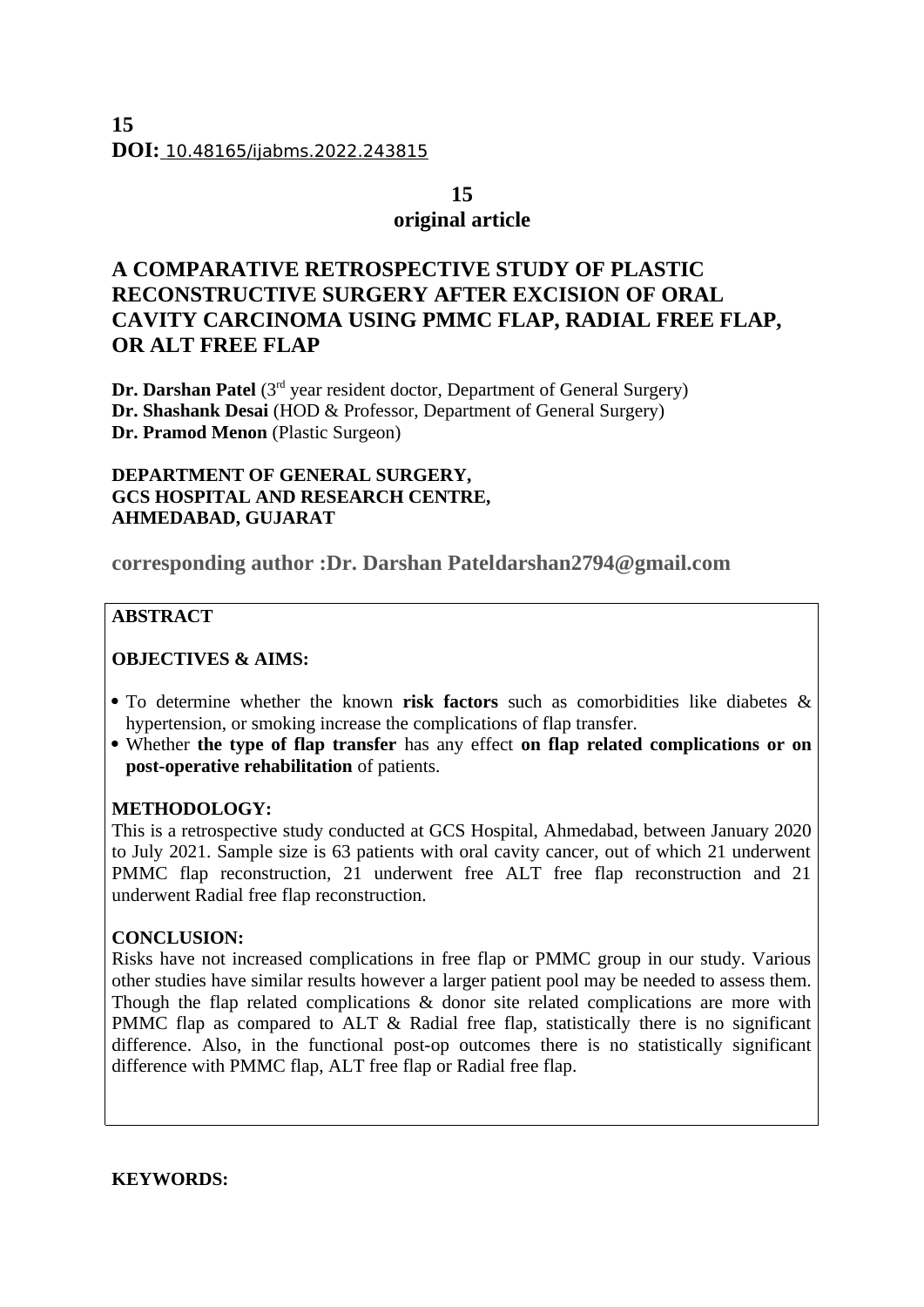Pectoralis Major Myocutaneous Flap (PMMC); Anterolateral Thigh free flap (ALT free flap); Radial free flap.

## **INTRODUCTION**

- Reconstruction of the head and neck is challenging due to the **variety of tissues** whose structural deficiencies must be corrected [1-3]. This is because the defects include a variety of structures: **skin, mucosa, soft tissue, and bone**. In particular, the anatomy of the oral cavity is complicated, and each structure plays a specific role in speech, swallowing, and facial expression. In addition, defects in one specific functional unit can affect adjacent structures [1-3]. Before reconstruction, a comprehensive assessment of the defect is required. **Disease status** and tumour **staging** may also affect postoperative treatment and outcomes.
- Reconstruction options for defects of the head and neck include **primary closure, skin graft, local flap, pedicled flap, and vascularized free flap transfer [1-3].** In the 1970 to 1980s, the local flap or pedicled flap was performed for coverage of defects. However, although the **pedicle flap** was adequate for reconstruction, several limitations, such as revision surgery for a bulky flap, limited arc of rotation, and partial **flap necrosis** due to decreased blood flow of the flap **distal portion**, remained. In addition, reconstruction using a pedicled flap is impossible in cases involving an accompanying bone defect [3-5]. Recently, **free flap surgery** for surgical defects of the head and neck has gained popularity as an advanced microvascular surgical technique [2,3]. However, free flap failure remains a challenging problem [5].
- First reported by Ariyan [6] as an island pedicle flap in 1979, the **pectoralis major flap** has been the standard for head and neck reconstruction because it is stable and can be promptly and easily elevated [7]. **The anterolateral thigh (ALT) free flap & Radial free flap** has recently gained popularity for head and neck reconstruction because it provides a **larger surface area** of expendable tissue with a long vascular pedicle. In addition, the distance from the head and neck allows this flap to be **harvested at the same time** as the ablative procedure is carried out to shorten the ot duration.
- The purpose of this study is to compare various aspects of these three types of flap reconstruction.

# **AIMS & OBJECTIVES**

- To determine whether the known **risk factors** such as comorbidities like diabetes & hypertension, or smoking increase the complications of flap transfer.
- Whether **the type of flap transfer** has any effect **on flap related complications or on post-operative rehabilitation** of patients.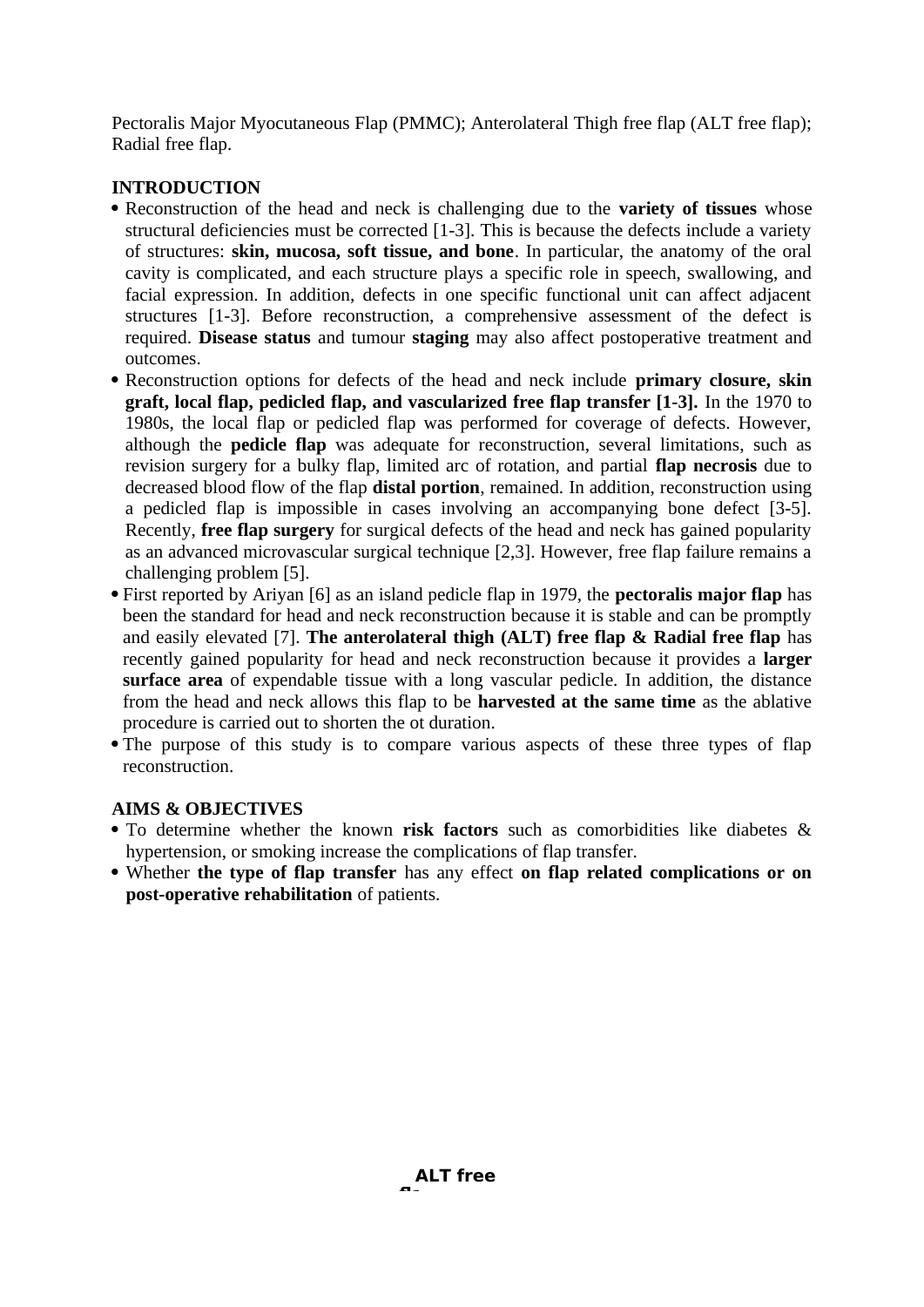

Radial free flap



 **PMMC flap**

### **Materials and methods**

#### **INCLUSION CRITERIA:**

Patients included in plastic reconstructive procedure after the excision of oral cavity carcinoma were:

- 1. Male
- 2. Age group of **30-80 years**
- 3. Buccal mucosal biopsy proven squamous cell carcinoma
- 4. Giving the written consent for surgery
- 5. Fit for general anaesthesia
- 6. Tumour of T2, T3 or T4a

#### **EXCLUSION CRITERIA:**

Patient having following conditions were excluded:

- 1. Female patient
- 2. age group **< 30 years**
- 3. **Above 80 years** of age
- 4. Salvage free flap cases
- 5. Pre-operative radiotherapy
- 6. Unfit for general anaesthesia
- 7. Recurrence of oral cavity carcinoma
- 8. Advanced malignancy **(T4b)**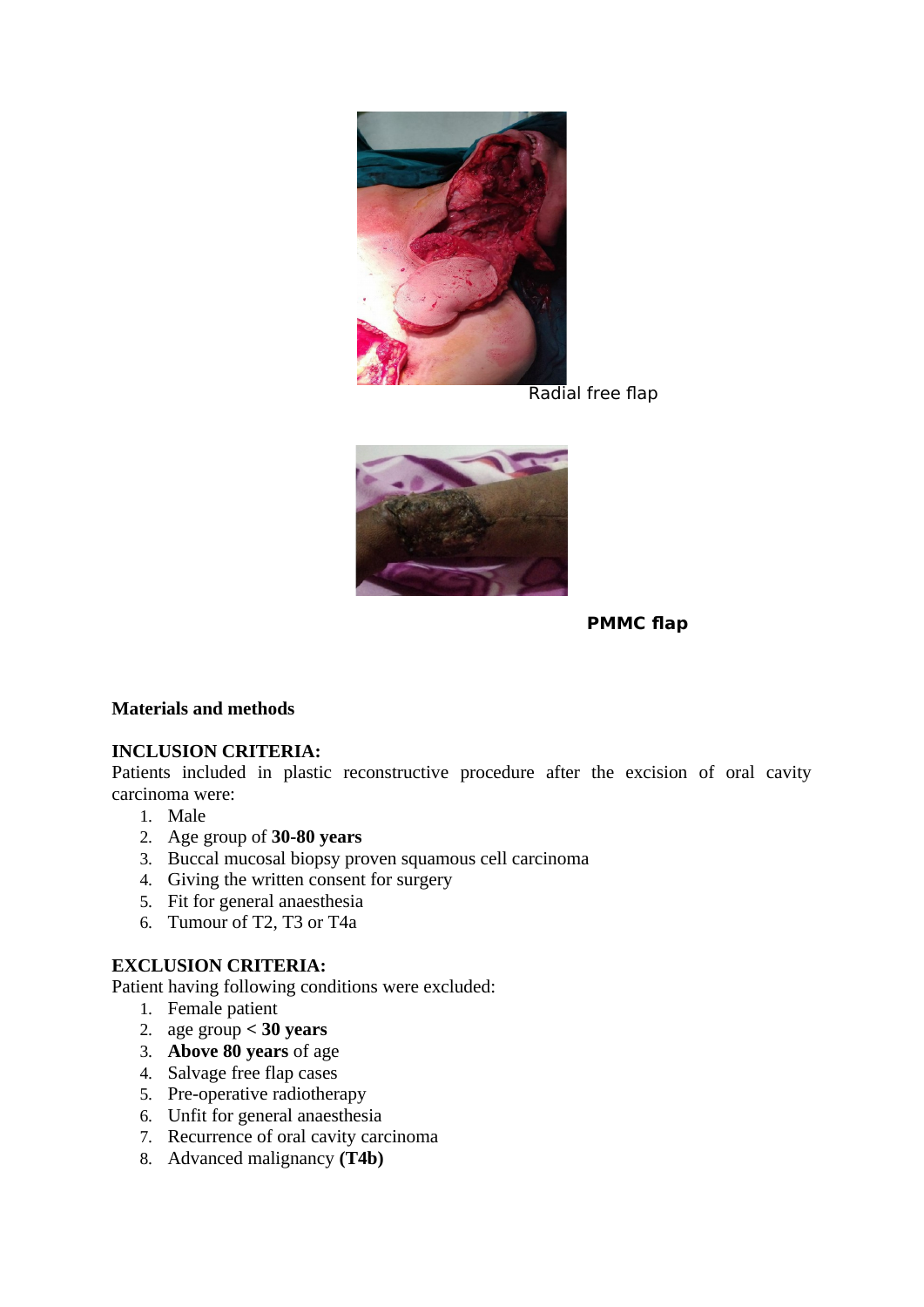- This retrospective study was carried on **63 patients** from Jan 2020 to July 2021 with oral cavity cancer who underwent reconstruction with a **PMMC flap (21 cases)**, a **Radial free flap (21 cases)** or an **ALT free flap (21 cases)** at our department.
- Relevant data were collected retrospectively using the medical records from MRD & following parameters were observed:
	- 1. Age
	- 2. K/C/O DM or HTN or H/O smoking
	- 3. Operation time (in hours and defined as the length of time that elapsed between intubation and extubation)
	- 4. Flap related complications (flap necrosis, flap dehiscence, fistula formation, congestion)
	- 5. Hospital stays (in days and defined as the length of time that elapsed between surgery and discharge)
	- 6. Decannulation (RT out time in days)
	- 7. Oral real mentation (up to taking soft diet orally)
- All of the reviewed reconstructive operations were performed by **a single experienced reconstructive team** to minimize the effect of the learning curve and measurement bias.
- Three types of reconstruction approaches were compared with regard to **systemic morbidity** and **functional outcome**. Systemic morbidities were classified as **flap-related complications** while functional outcomes were classified as **oral re-alimentation and decannulation time** for swallowing.
- If more than one complication was involved, the more serious or ultimate complication was included in the analysis.
- $\bullet$  Differences were considered statistically significant at P<0.05.

Excision of Oral Cavity Carcinoma and Plastic Reconstruction using PMMC flap





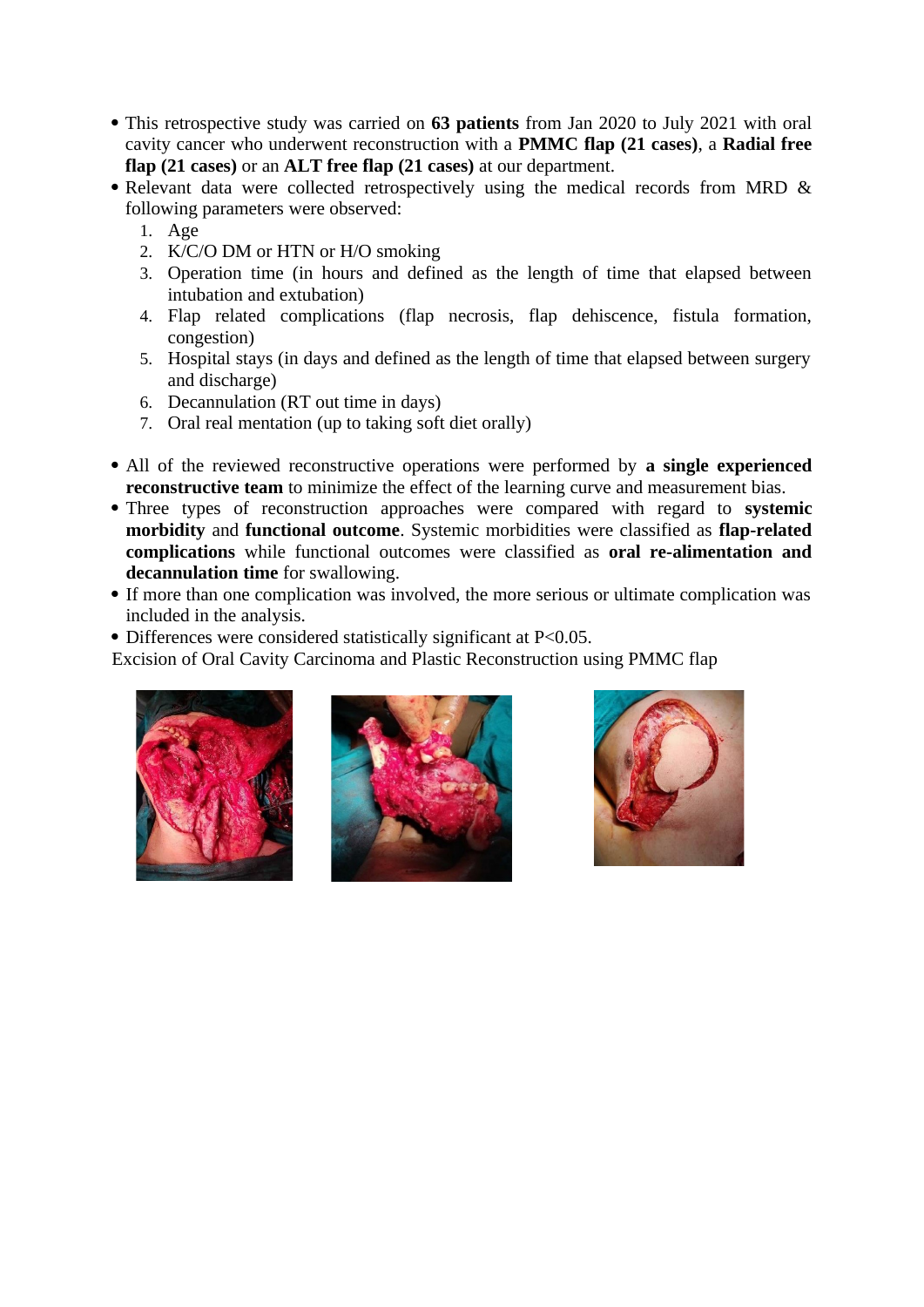



**Excision of Oral Cavity Carcinoma and Plastic Reconstruction using ALT Free Flap**



**n of Oral Cavity Carcinoma and Plastic Reconstruction using Radial Free Flap**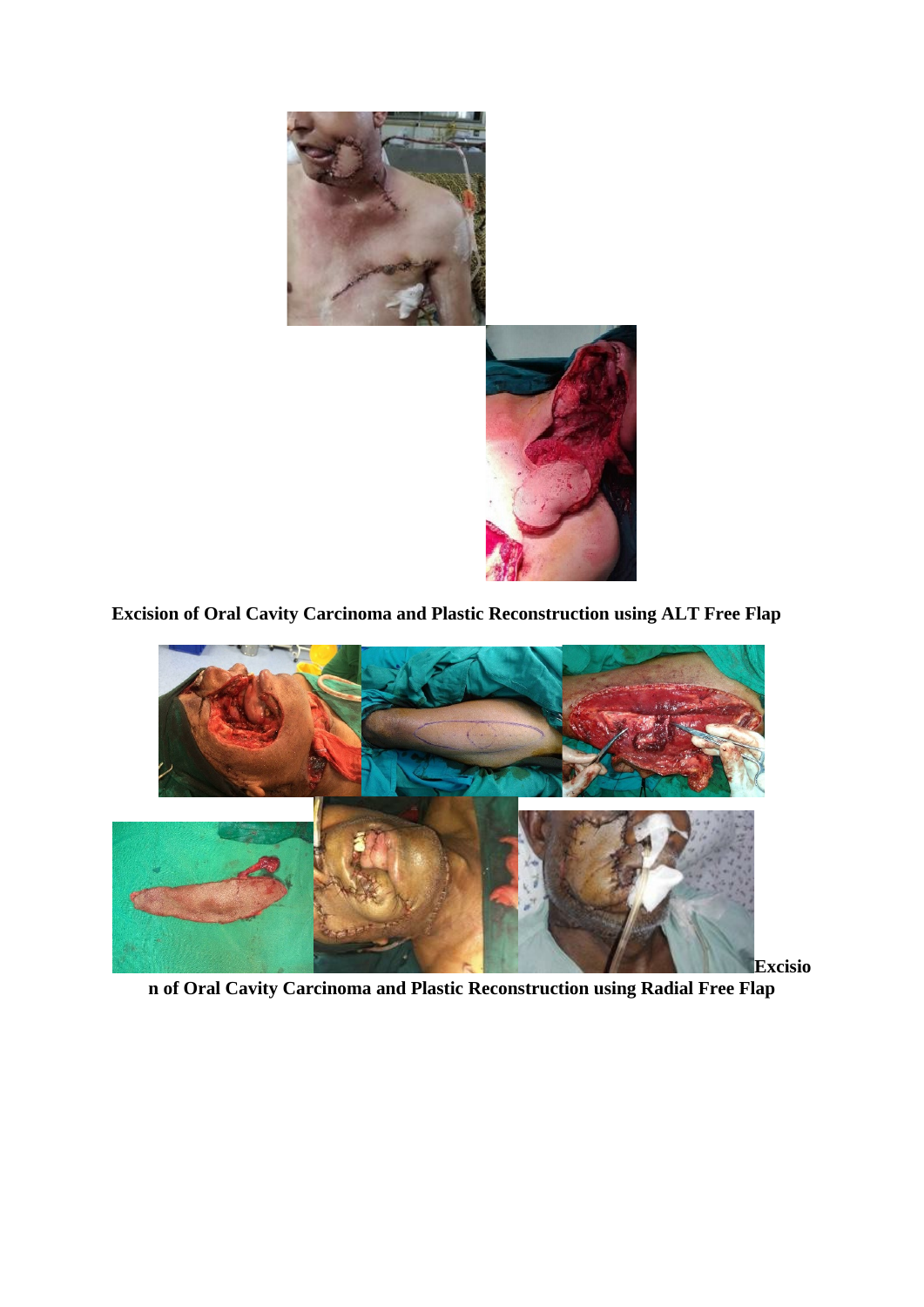![](_page_5_Picture_0.jpeg)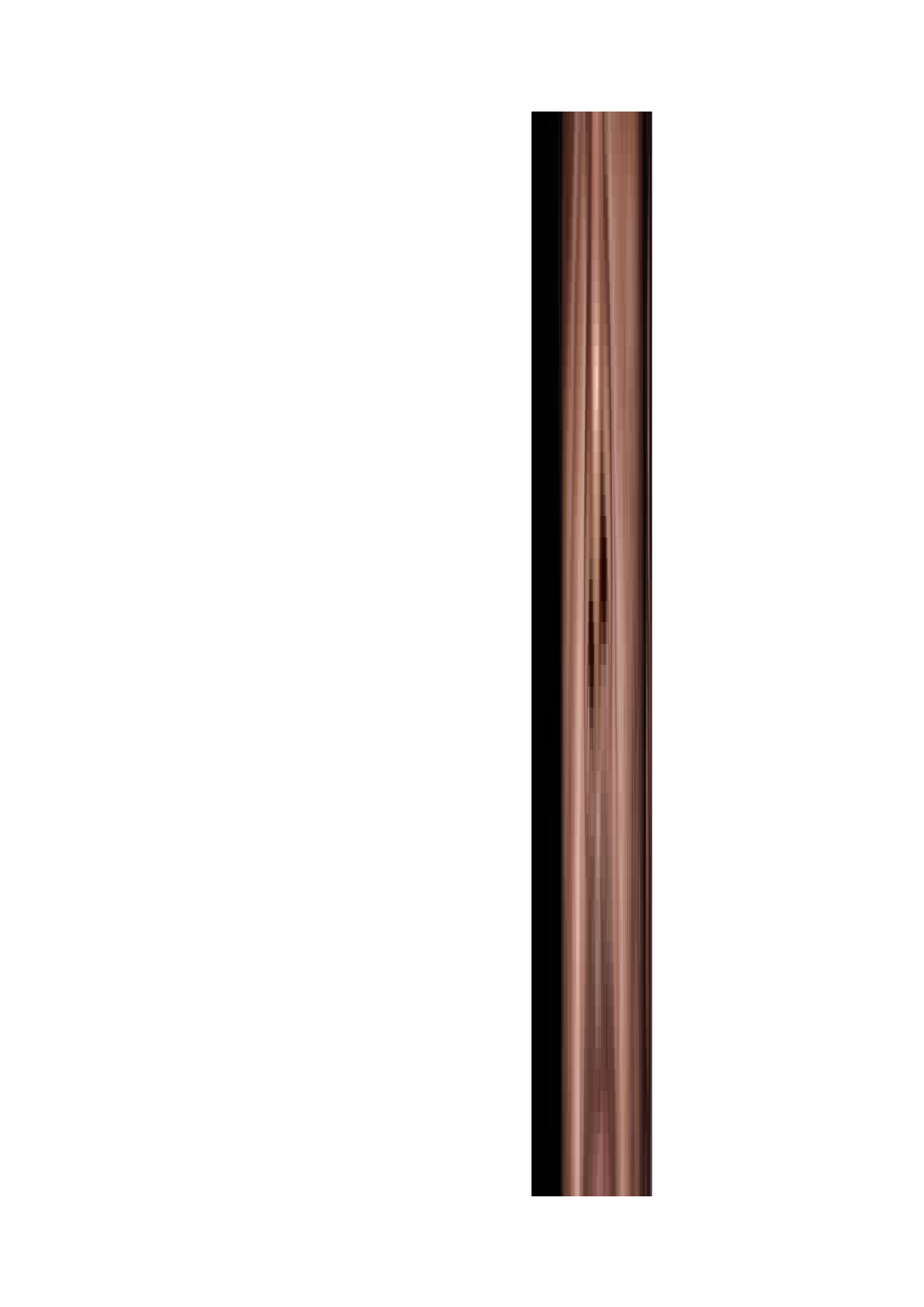**Observation and Results**

- **Number of patients: 63 Males**
- **PMMC flap in 21 cases**
- **ALT free flap in 21 cases &**
- **Radial free flap in 21 cases.**

| <b>TABLE 1: Patient characteristics</b> |              |
|-----------------------------------------|--------------|
| <b>CHARACTERISTICS</b>                  | <b>VALUE</b> |
| Mean age                                | 59.38 years  |
| H/O smoking                             | 30           |
| $H/O$ alcohol                           | 15           |
| <b>Diabetes</b>                         | 3            |
| <b>Hypertension</b>                     |              |

### **TABLE 2.1: AVERAGE OT DURATION (IN HOURS) FOR FLAP RECONSTRUCTION**

| <b>TYPE OF FLAP</b> | <b>DURATION (AVERAGE)</b> |
|---------------------|---------------------------|
| PMMC flap           | 1.5 HOUR (90 MINUTES)     |
| ALT free flap       | 2 HOURS (120 MINUTES)     |
| Radial free flap    | 2.5 HOURS (150 MINUTES)   |

| TABLE 2.2: AVERAGE OT DURATION (IN HOURS) FOR COMMANDO |  |
|--------------------------------------------------------|--|
| <b>SURGERY</b>                                         |  |
|                                                        |  |

| <b>TYPE OF FLAP</b> | <b>DURATION (AVERAGE)</b> |
|---------------------|---------------------------|
| <b>PMMC</b> flap    | 3.5 HOUR (210 MINUTES)    |
| ALT free flap       | 4.5 HOURS (270 MINUTES)   |
| Radial free flap    | 5 HOURS (300 MINUTES)     |
|                     |                           |

**TABLE: 3 Flap related Complication rate associated with risk factors**

**Complication(%) Non-complication(%) P-value**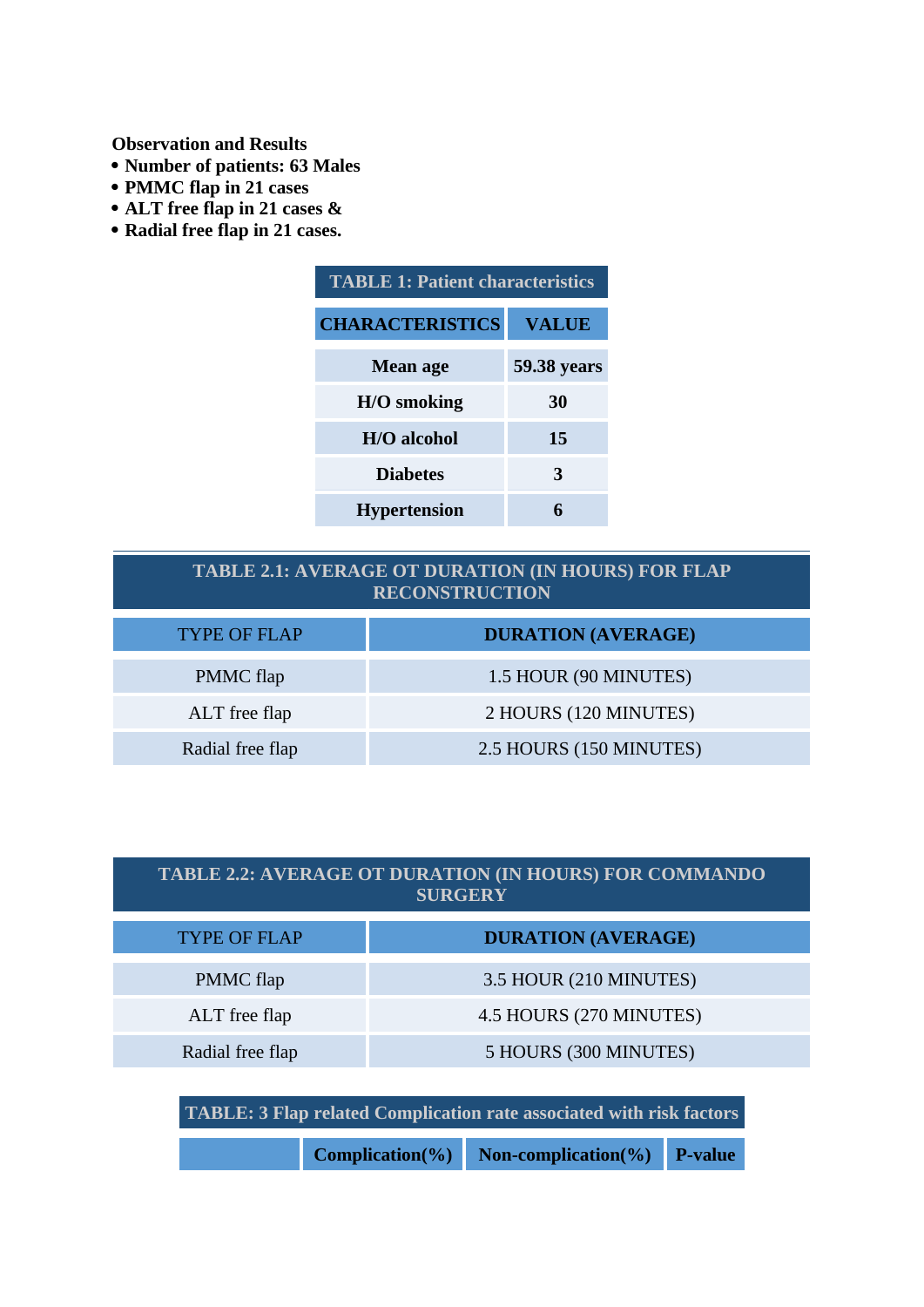| smoking      | 8(26.7) | 22(73.3) |       |
|--------------|---------|----------|-------|
| Non-smoking  | 2(16.7) | 10(83.3) | 0.696 |
| <b>HTN</b>   | 1(16.7) | 5(83.3)  |       |
| Non-HTN      | 8(22)   | 28(78)   | 1.00  |
| diabetes     | 1(33.3) | 2(66.7)  |       |
| Non-diabetes | 5(12.8) | 34(87.2) | 1.00  |

In our study, Complication rates for patients with hypertension and diabetes were 16.7% and 33%, respectively. In the smoking patient group, complications occurred in eight patients (26.7%).

- For above mentioned data on flap related complication rate, after **Fisher's exact test p value is >0.05** associated with smoking, HTN or diabetes.
- So, there is no statistically significant association of either smoking, HTN or diabetes with flap related complications.

| TABLE 4.1: Flap related Complication rate associated with the type of flap transfer |                     |                         |  |
|-------------------------------------------------------------------------------------|---------------------|-------------------------|--|
|                                                                                     | <b>Complication</b> | <b>Non-complication</b> |  |
| <b>PMMC</b> flap                                                                    | 8(38%)              | 13 (62%)                |  |
| ATL free flap                                                                       | $2(10\%)$           | 19 (90%)                |  |
| Radial free flap                                                                    | $2(10\%)$           | 19 (90%)                |  |

![](_page_7_Figure_5.jpeg)

| <b>TABLE 4.2: Flap Complication</b> |  |  |                                                               |
|-------------------------------------|--|--|---------------------------------------------------------------|
| <b>Flap type</b>                    |  |  | <b>Flap failure Salivery leak Infection Suture dehiscence</b> |
| <b>PMMC</b>                         |  |  |                                                               |
| ALT free flap                       |  |  |                                                               |
| Radial free flap                    |  |  |                                                               |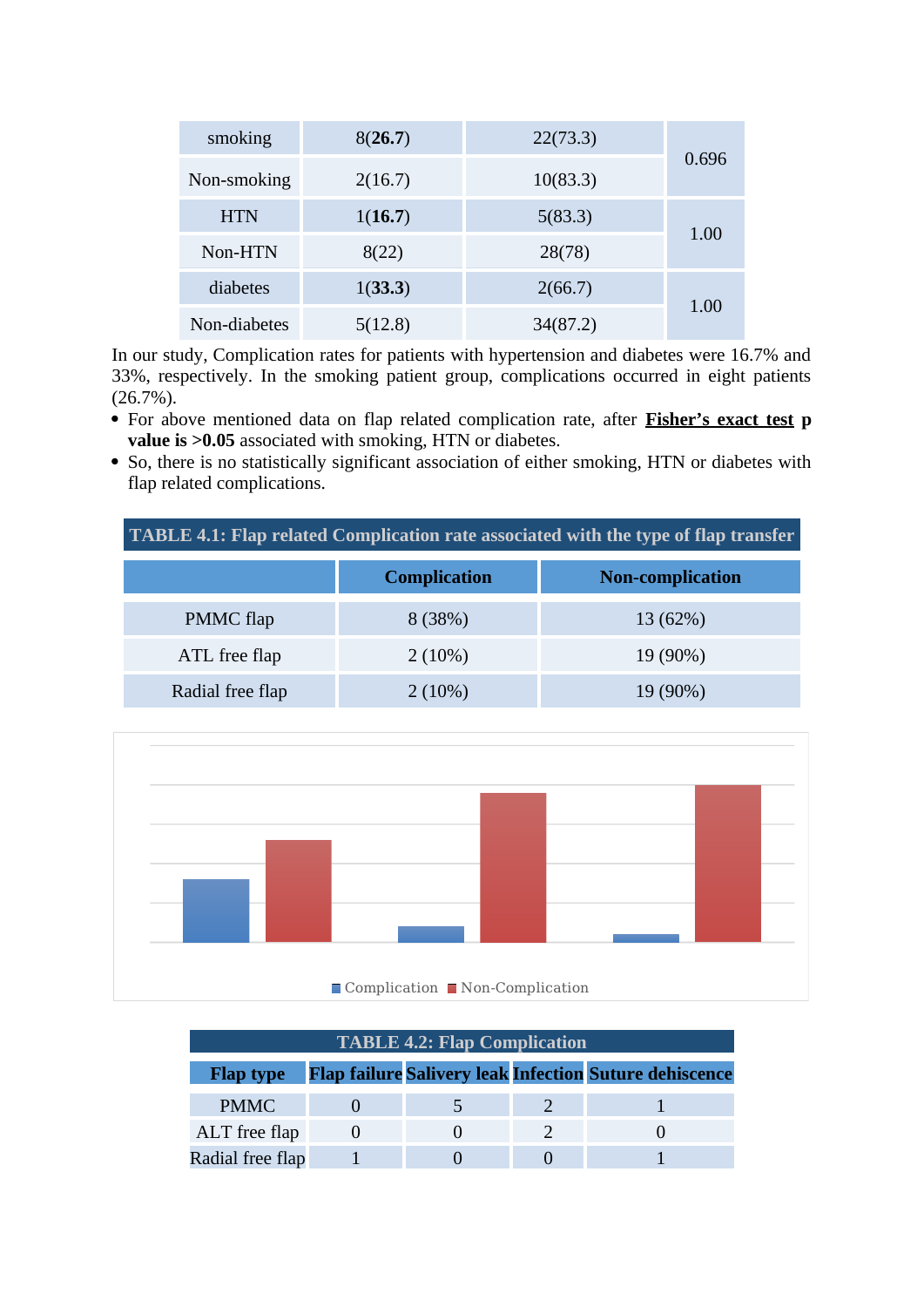![](_page_8_Figure_0.jpeg)

![](_page_8_Figure_1.jpeg)

 The mean length of post-operative hospitalization was 11days for the total cohort. It was **slightly longer in the PMMC flap group** as compared to the ALT free flap group (12.2 days vs. 9.8 days), but this difference was not statistically significant.

| <b>TABLE: 6 Oral realimentation upto soft diet orally</b> |                                    |  |
|-----------------------------------------------------------|------------------------------------|--|
|                                                           | <b>Oral realimentation (range)</b> |  |
| <b>PMMC</b> flap                                          | 27.1 days (11-80)                  |  |
| ALT free flap                                             | 18.6 days (08-72)                  |  |
| Radial free flap                                          | 19 days (10-60)                    |  |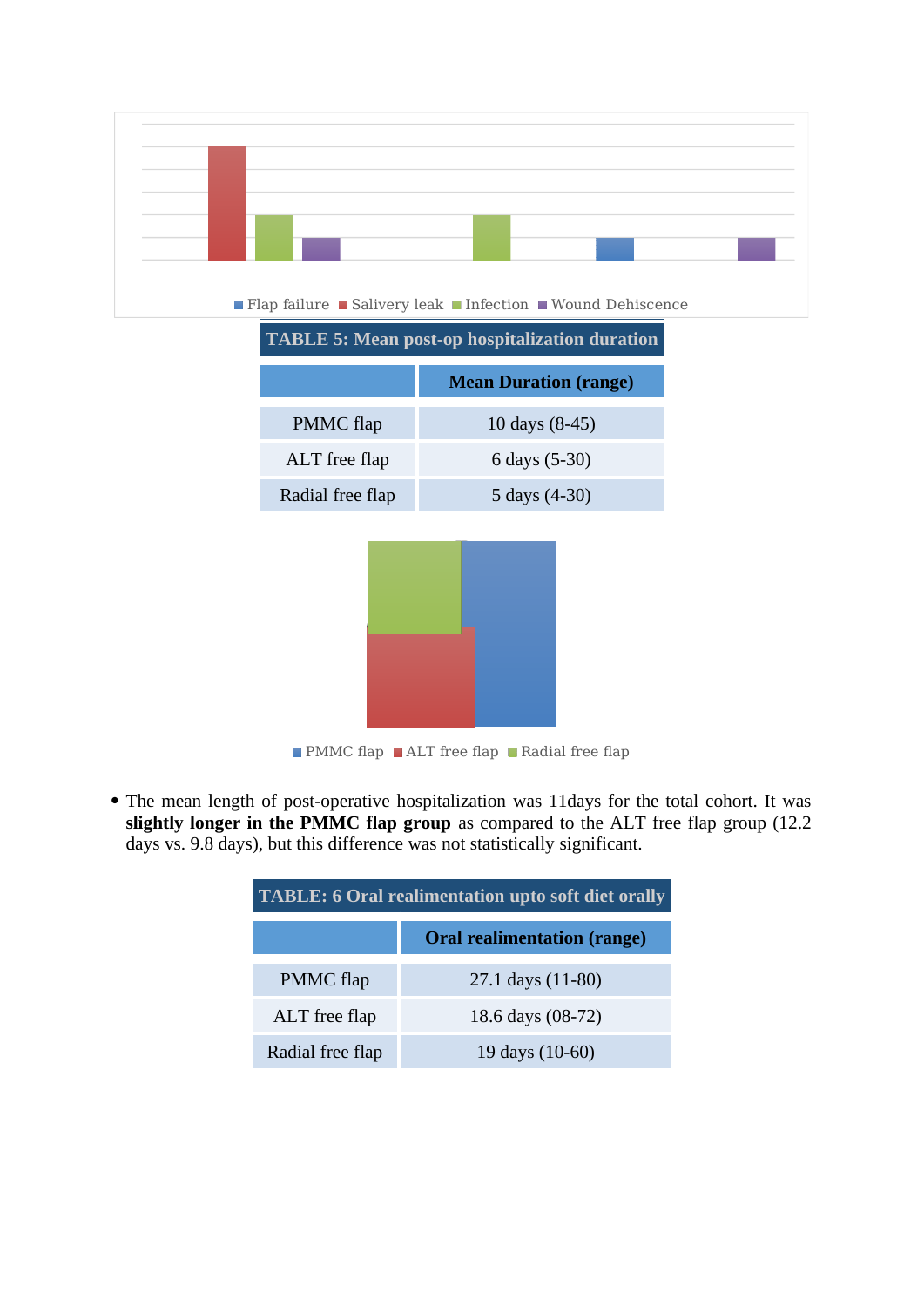![](_page_9_Figure_0.jpeg)

 $\blacksquare$  PMMC flap  $\blacksquare$  ALT free flap  $\blacksquare$  Radial free flap

| <b>TABLE: 7 Decannulation (RT out) time</b> |                    |  |
|---------------------------------------------|--------------------|--|
| <b>Decannulation (range)</b>                |                    |  |
| <b>PMMC</b> flap                            | 31.0 days (15-105) |  |
| ALT free flap                               | 26.5 days (10-84)  |  |
| Radial free flap                            | 30 days (10-80)    |  |

![](_page_9_Figure_3.jpeg)

- For the functional post-op outcome two parameters were compared: **oral realimentation & decannulation**.
- Oral reillumination was achieved with a mean of 27.1 days for PMMC flap group, 18.6 days for ALT free flap group & 19 days for Radial free flap
- The mean Decannulation time was 31 days for PMMC flap group, 30 days for Radial free flap & 26.5 days for ALT free flap group.

### **DISCUSSION**

• In this retrospective comparative study of ALT free flap, radial free flap and PMMC flaps, we stratified patients and procedures to objectively assess functional outcomes and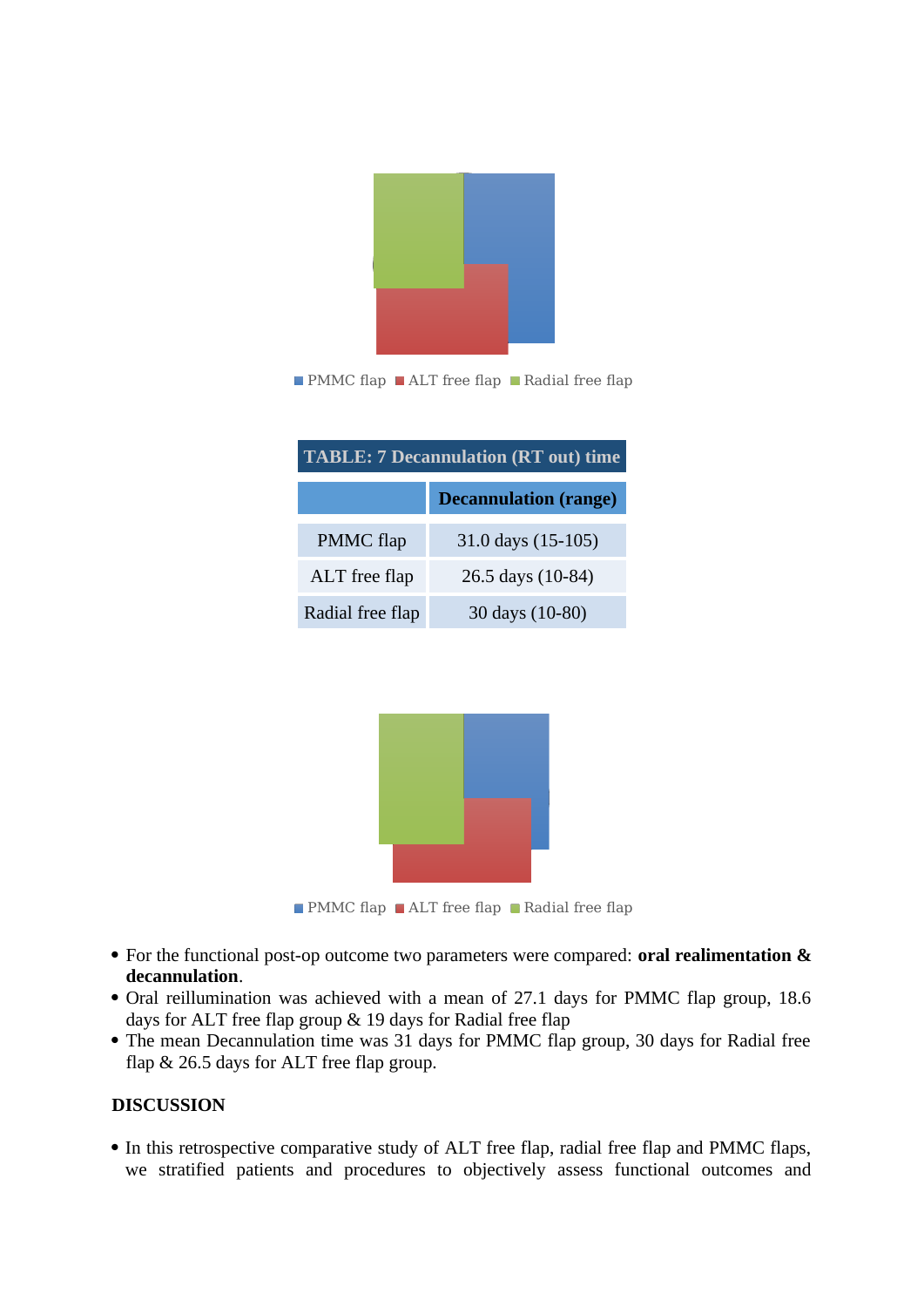investigate possible correlations between preoperative risk factors and postoperative morbidities.

- PMMC flap is considered "work-horse" pedicle flap for head and neck reconstruction. It has vascular supply from Thoracoacromial artery, with skin paddle surface area of 26 x 16 cm. The disadvantages of this include bulky flap, postoperative stenosis, unesthetic supraclavicular bulge and chest wall deformity, fistula problems, etc.
- Anterolateral Thigh (ALT) free flap is supplied by descending branch of lateral femoral circumflex artery. It has reliable vascularity and significant bulk. It can be easily combined with other tissues if necessary. It is available in emergency settings and can be used for wider surface areas. It has goof cosmetic outcome. It has less reliable healing at leading end when compared to free tissue transfers. It may not be reliable in obese.
- Radial free flap is taken from volar surface of forearm. It is thin and pliable with dimensions of 13 x 12 cm and vascular supply by radial artery, cephalic vein or venae commitantes. Disadvantages for this flap are tendon exposure, sacrifice of blood supply, unsightly scar, hand stiffness, pain and anaesthesia or paraesthesia.
- **High incidences of overall wound complications** and dehiscence at recipient sites were found in the PMMC flap group. However, it should be taken into consideration that PMMC flaps were usually selected to **shorten the operative duration** as well as the post-op hospital stay due to **a poor general condition** caused by severe preoperative comorbidities.
- Given the level of experience of the single reconstructive team at our medical institution, our results should be **more reliable** than those of studies evaluating **multiple reconstructive teams**' surgical outcomes by minimizing the effect of the learning curve and measurement bias, as shown in other studies.
- In our study, an analysis using Fisher's exact test revealed that the **risk factors of patients did not increase the incidence of complications.** Similar to our report, multiple centers have previously reported that risk factors of microvascular surgery did not increase the rate of complications. **Bozikov and Arnez** [8] reported that only **diabetic** patients had a **higher** incidence of **free flap complication**, although this fact did not achieve significance in the statistical analysis.
- The functional evaluation did not show meaningful differences between the ALT free flap group and PMMC flap group. **Chepeha et al.** [9] recently reported that an **free Flap group had better functional outcomes** than a PMMC flap group. Although many studies have reported that free flaps are superior, we found no evidence for this hypothesis in our study.

### **Conclusion**

- Risks have not increased complications in free flap or PMMC group in our study. Various other studies have similar results however a larger patient pool may be needed to assess them.
- The **PMMC flap is more favourable** for patients with **possibly lethal pre-op morbidities,** when a long operation is not advisable and a small defect is expected as compared to the longer to duration of ALT free flap & Radial free flap.
- Though the flap related complications & donor site related complications are more with PMMC flap as compared to ALT & Radial free flap, statistically there is no significant difference. Also, in the functional post-op outcomes there is no statistically significant difference with PMMC flap, ALT free flap or Radial free flap.

### **REFERENCES**

1. Cheng MH, Huang JJ. Oral cavity, tongue, and mandibular reconstructions. In: Neligan